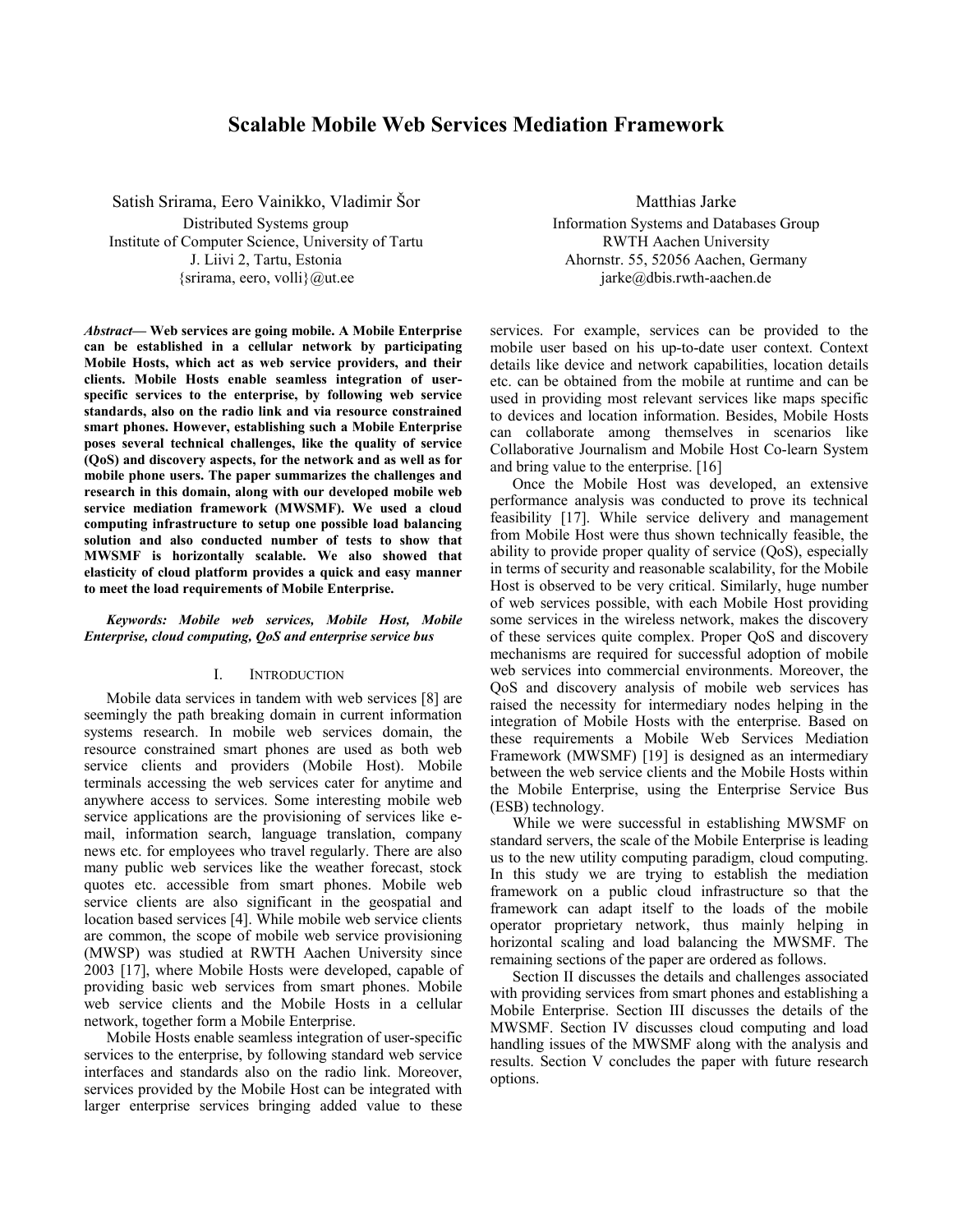### II. MOBILE ENTERPRISE

A *Mobile Enterprise* can be established in a cellular network by participating Mobile Hosts and their clients, where the hosts provide user-specific services to the clients as per the WS\* standards. However, such a Mobile Enterprise established, poses many technical challenges, both to the service providers and to the mobile operator. Some of the critical challenges and associated research are addressed in this section.

### *A. Challenges for establishing Mobile Enterprise*

As the Mobile Host provides services to the Internet, devices should be safe from malicious attacks. For this, the Mobile Host has to provide only secure and reliable communication in the vulnerable and volatile mobile ad-hoc topologies. In terms of scalability, the Mobile Host has to process reasonable number of clients, over long durations, without failure and without seriously impeding normal functioning of the smart phone for the user.

Similarly, huge number of available web services, with each Mobile Host providing some services in the wireless network, makes the discovery of the most relevant services quite complex. Proper discovery mechanisms are required for successful adoption of Mobile Enterprise. The discovery, moreover, poses some critical questions like: where to publish the services provided by the Mobile Hosts? Should they be published with the centralized Universal Description, Discovery, and Integration (UDDI) registries available in the Internet or the operator is going to offer some help? This also raises questions like whether centralized nodes can withstand such high loads or some alternatives are to be looked at?

From the mobile operator's perspective the Mobile Enterprise poses questions like: what are the services expected by the mobile users from the operator? Can the operator monitor the communication and have a bird view of the complete network, so that business scenarios can be drawn out of it? Do operators have such infrastructure that can scale and adapt to such huge oscillating requirements? What about the scalability of such infrastructure?

Our research in this domain focused at addressing most of these issues and the remaining parts of this paper summarize the research and results.

#### *B. QoS aspects of the Mobile Host*

Providing proper QoS, especially, appropriate security and reasonable scalability, for mobile web service provisioning domain was observed to be very critical. The security analysis of the Mobile Host studied the adaptability of WS-Security specification to the MWSP domain and concludes that not all of the specification can be applied to the Mobile Host, mainly because of resource limitations. The results of our analysis suggest that the mobile web service messages of reasonable size, approximately 2-5kb, can be secured with web service security standard specifications. The security delays caused are approximately 3-5 seconds. We could also conclude from the analysis that the best way of securing messages in a Mobile Enterprise is to use AES (Advanced Encryption Standard) symmetric encryption with 256 bit key, and to exchange the keys with RSA 1024 bit asymmetric key exchange mechanism and signing the messages with RSAwithSHA1. But there are still high performance penalties when messages are both encrypted and signed. So we suggest encrypting only the parts of the message, which are critical in terms of security and signing the message. The signing on top of the encryption can completely be avoided in specific applications with lower security requirements. [18]

In terms of scalability, the layered model of web service communication, introduces a lot of message overhead to the exchanged verbose XML based SOAP messages. This consumes a lot of resources, since all this additional information has to be exchanged over the radio link. Thus for improving scalability the messages are to be compressed without effecting the interoperability of the mobile web services. Message compression also improves the energy efficiency of the devices as there will be less data to transmit.

In the scalability analysis of the Most Host, we have adapted BinXML [6] for compressing the mobile web service messages. BinXML is a light-weight XML compression mechanism, which replaces each XML tag and attribute with a unique byte value and replaces each end tag with 0xFF. By using a state machine and 6 special byte values including 0xFF, any XML data with circa 245 tags can be represented in this format. The approach is specifically designed to target SOAP messages across radio links. So the mobile web service messages are exchanged in the BinXML format, and this has reduced the message of some of the services by  $\sim$ 30%, drastically reducing the transmission delays of mobile web service invocation. The BinXML compression ratio is very significant where the SOAP message has repeated tags and deep structure. The binary encoding is also significant for the security analysis as there was a linear increase in the size of the message with the security incorporation. The variation in the WS-Security encrypted message size for a typical 5 Kb message is approximately 50%. [16]

### *C. Discovery aspects of the Mobile Enterprise*

In a commercial Mobile Enterprise with Mobile Hosts, and with each Mobile Host providing some services for the Internet, expected number of services to be published could be quite high. Generally web services are published by advertising WSDL (Web Services Description Language) descriptions in a UDDI registry. But with huge number of services possible with Mobile Hosts, a centralized solution is not the best idea, as they can have bottlenecks and can introduce single points of failure. Besides, mobile networks are quite dynamic due to the node movement. Devices can join or leave network at any time and can switch from one operator to another operator. This makes the binding information in the WSDL documents, inappropriate. Hence the services are to be republished every time the Mobile Host changes the network.

Dynamic service discovery is one of the most extensively explored research topics in the recent times. Most of these service discovery protocols are based on the announce-listen model like in Jini. In this model periodic multicast mechanism is used for service announcement and discovery. But these mechanisms assume a service proxy object that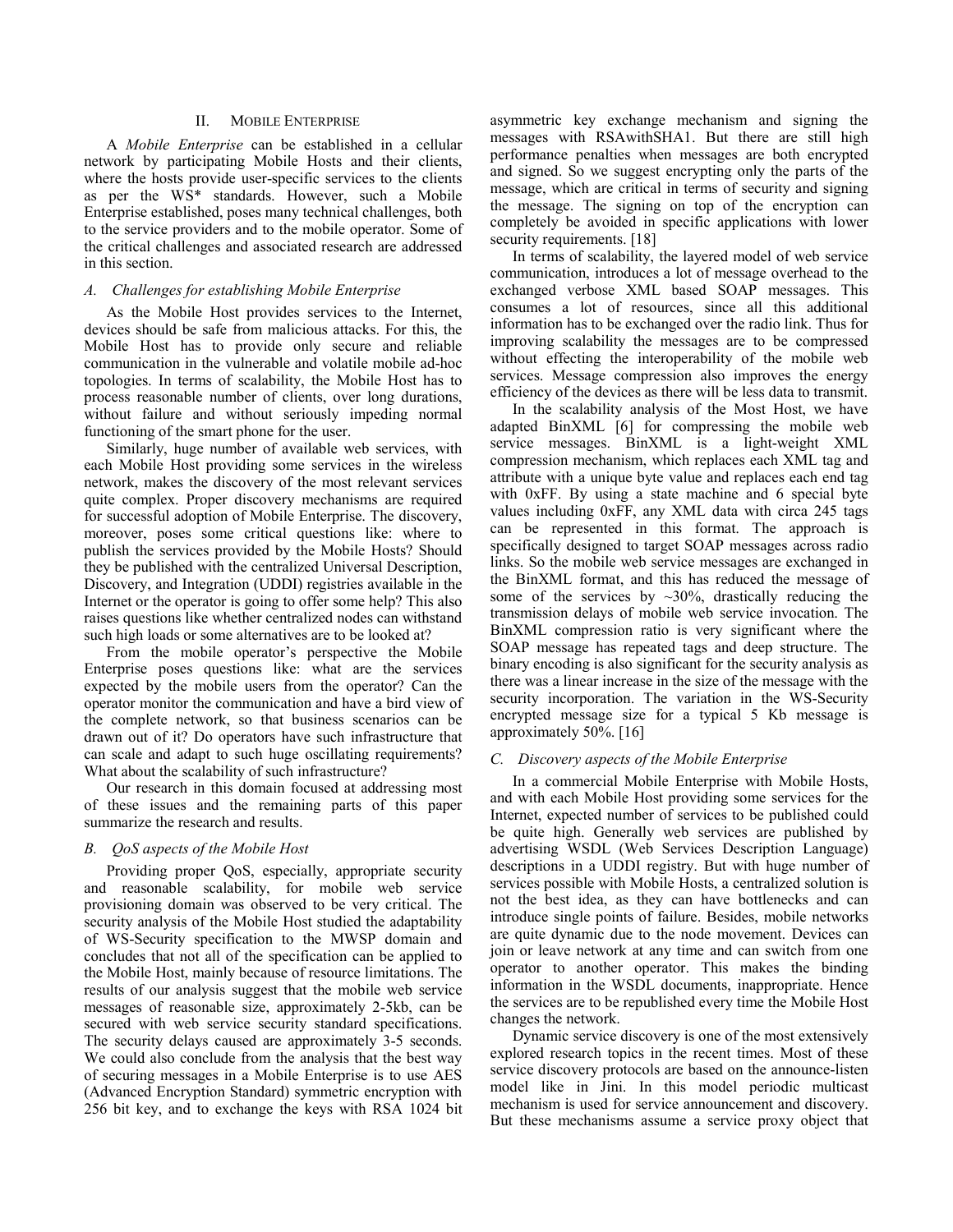acts as the registry and it is always available. For dynamic ad hoc networks, assuming the existence of devices that are stable and powerful enough to play the role of the central service registries is inappropriate. Hence services distributed in the ad-hoc networks must be discovered without a centralized registry and should be able to support spontaneous peer to peer (P2P) connectivity. [5] proposes a distributed peer to peer Web service registry solution based on lightweight Web service profiles. They have developed VISR (View based Integration of Web Service Registries) as a peer to peer architecture for distributed Web service registry. Similarly Konark service discovery protocol [12] was designed for discovery and delivery of device independent services in ad hoc networks.

Considering these developments and our need for distributed registry and dynamic discovery, we have studied alternative means of mobile web service discovery and realized a discovery mechanism in the P2P network. In this solution, the virtual P2P network also called the mobile P2P network is established in the mobile operator network with one of the nodes in operator proprietary network, acting as a JXTA super peer. JXTA (Juxtapose) is an open source P2P protocol specification. Once the virtual P2P network is established, the services deployed on Mobile Host in the JXME virtual P2P network are to be published as JXTA advertisements, so that they can be sensed as JXTA services among other peers. JXTA specifies *Modules* as a generic abstraction that allows peers to describe and instantiate any type of implementation of behavior representing any piece of "code" in the JXTA world. So the mobile web services are published as JXTA modules in the virtual P2P network. Once published to the mobile P2P network, the services can later be discovered by using the keyword based search provided by JXTA. This approach also considered categorizing the services and the advanced features like context aware service discovery. We address the discovery solution as mobile P2P discovery mechanism. The evaluation of the discovery approach suggested that the smart phones are successful in identifying the services in the P2P network, with reasonable performance penalties for the Mobile Host. [20]

# III. MOBILE WEB SERVICES MEDIATION FRAMEWORK

Mobile Hosts with proper QoS and discovery mechanisms, enable seamless integration of user-specific services to the Mobile Enterprise. Moreover services provided by the Mobile Host can be integrated with larger enterprise services bringing added value to these services. However, enterprise networks deploy disparate applications, platforms, and business processes that need to communicate or exchange data with each other or in this specific scenario addressed by the paper, with the Mobile Hosts. The applications, platforms and processes of enterprise networks generally have non-compatible data formats and noncompatible communications protocols. Besides, within the domain of our research, the QoS and discovery study of the Mobile Host offered solutions in disparate technologies like JXTA. This leads to serious integration problems within the

networks. The integration problem extends further if two or more of such enterprise networks have to communicate among themselves. We generally address this research scope and domain, as the *Enterprise Service Integration*.

The mobile web services mediation framework (MWSMF) is established as an intermediary between the web service clients and the Mobile Hosts in mobile enterprise. ESB is used as the background technology in realizing the mediation framework. Similar mediation mechanisms for mobile web services are addressed in [11]. Especially, [11] describes the status of research with provisioning services from resource constrained devices. When considering mediation within semantic web services, Web Service Modeling Ontology (WSMO) has significant contributions [13]. However, we went with the ESB approach, due to the availability of several open source implementations.

Figure 1 shows the Mobile Enterprise and the basic components of the mediation framework. For realizing the mediation framework we relied on ServiceMix [3], an open source implementation of ESB, based on the JBI specification [22]. JBI architecture supports two types of components Service Engines and Binding Components. Service engines are components responsible for implementing business logic and they can be service providers/consumers. Service engine components support content-based routing, orchestration, rules, data transformations etc. Service engines communicate with the system by exchanging normalized messages across the normalized message router (NMR). The normalized messaging model is based on WSDL specification. The service engine components are shown as straight lined rectangles in the figure. Binding components are used to send and receive messages across specific protocols and transports. The binding components marshall and unmarshall messages to and from protocol-specific data formats to normalized messages. The binding components are shown as dashed rectangles in the Figure 1.



Figure 1. Mobile Enterprise setup with Mobile Hosts and MWS clients

The HttpReceiver component shown in figure 1 receives the web service requests (SOAP over HTTP) over a specific port and forwards them to the Broker component via NMR. The main integration logic of the mediation framework is maintained at the Broker component. For example, in case of the scalability maintenance, the messages received by Broker are verified for mobile web service messages. If the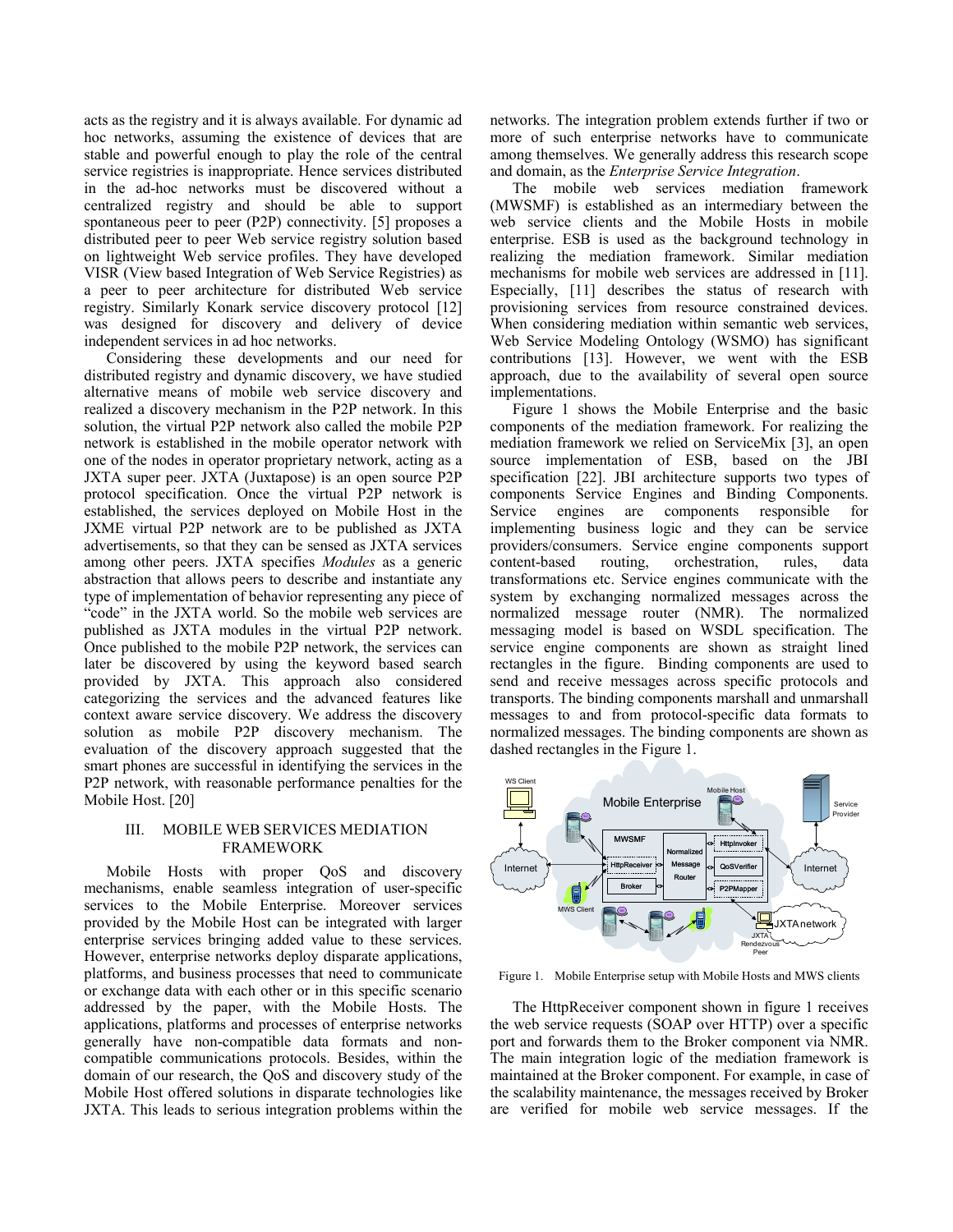messages are normal Http requests, they are handled by the HttpInvoker binding component. If they comprise mobile web service messages, the Broker component further ensures the QoS of the mobile web service messages and transforms them as and when necessary, using the QoSVerifier service engine component, and routes the messages, based on their content, to the respective Mobile Hosts. The framework also ensures that once the mobile P2P network is established, the web service clients can discover the services using mobile P2P discovery mechanism and can access deployed services across MWSMF and JXTA network. [19]

Apart from security and improvements to the scalability, QoS provisioning features of the MWSMF also include message persistence, guaranteed delivery, failure handling and transaction support. External web service clients, that do not participate in the mobile P2P network, can also directly access the services deployed on the Mobile Hosts via MWSMF, as long as the web services are published with any public UDDI registry or the registry deployed at the mediation framework and the Mobile Hosts are provided with public IPs. This approach evades the JXME network completely. Thus the mediation framework acts as an external gateway from Internet to the Mobile Hosts and mobile P2P network. The framework also provides a bird view of the mobile enterprise to the cellular operator, so that business scenarios can be drawn out of it. Preliminary analysis of the mediation framework is available at [16].

#### IV. MWSMF ON THE CLOUD

While the MWSMF was successful in achieving the integrational requirements of the Mobile Host and the Mobile Enterprise, a standalone framework again faces the troubles with heavy loads. The problems with scalability are quite relevant in such scenarios and the system should scale on demand. For example number of Mobile Hosts providing the services and the number of services provided by the Mobile Hosts can explode while some events are underway; like Olympics or national elections etc. Some of these application scenarios are addressed in [16]. This increases the number of MWS clients the framework has to support. Elasticity of the framework can be defined as its ability to adjust according to the varying number of requests, it has to support. As the study targets the scales of mobile operator proprietary networks, to achieve elasticity, horizontal scaling and load balancing for the MWSMF, we tried to realize the mediation framework on a public cloud.

#### *A. Cloud computing*

Cloud computing is a style of computing in which, typically, real-time scalable resources are provided "as a service (aaS)" over the Internet to users who need not have knowledge of, expertise in, or control over the cloud infrastructure that supports them. The provisioning of cloud services can be at the Infrastructural level (IaaS) or Platform level (PaaS) or at the Software level (SaaS). A cloud computing platform dynamically provisions, configures, reconfigures, and de-provisions servers as requested. Cloud computing mainly forwards utility computing model, where consumers pay based on their usage. Cloud computing also benefits from economies of scale. Servers in the cloud can be physical machines or virtual machines.

While there are several public clouds on the market, Google Apps (example of SaaS, includes Google Mail, Docs, Sites, Calendar, etc), Google App Engine (example of PaaS, provides elastic platform for Java and Python applications with some limitations) and Amazon EC2 (example of IaaS) are probably most known and widely used. Elastic Java Virtual Machine on Google App Engine allows developers to concentrate on creating functionality rather than bother about maintenance and system setup. Such sandboxing, however, places some restrictions on the allowed functionality [8]. Amazon EC2 [1] on the other hand allows full control over virtual machine, starting from the operating system. It is possible to select a suitable operating system, and platform (32 and 64 bit) from many available Amazon Machine Images (AMI) and several possible virtual machines, which differ in CPU power, memory and disk space. This functionality allows freely select suitable technologies for any particular task. In case of Amazon EC2 price for the service depends on machine size, its uptime, and used bandwidth in and out of the cloud.



Figure 2. Load test setup for the MWSMF

Flexibility of EC2 environment and existing MWSMF implementation were some of the reasons EC2 was chosen for the experiment. Moreover, there are free implementations of EC2 compatible cloud infrastructure – Eucalyptus [7]. Eucalyptus allows creating private clouds compatible with Amazon EC2. Our research group is in the process of setting up a scientific computing cloud (SciCloud) on one of our clusters, using Eucalyptus technology. With this cloud, students and researchers can efficiently use the already existing resources of university computer networks, in solving computationally intensive scientific, mathematical, and academic problems [15].

#### *B. Load balancing the MWSMF from the cloud*

To achieve the scalability for the mediation framework, the MWSMF was installed on the Amazon EC2 cloud. Once the Amazon Machine Images (AMI) are configured, stateless nature of the MWSMF allows, fairly easy horizontal scaling by adding more MWSMF nodes and distributing the load among them with the load balancer. Figure 2 shows the deployment scenario with the load balancer (LB) and the MWSMF worker AMI nodes (W-1, W-2, W-3, and W-*n*).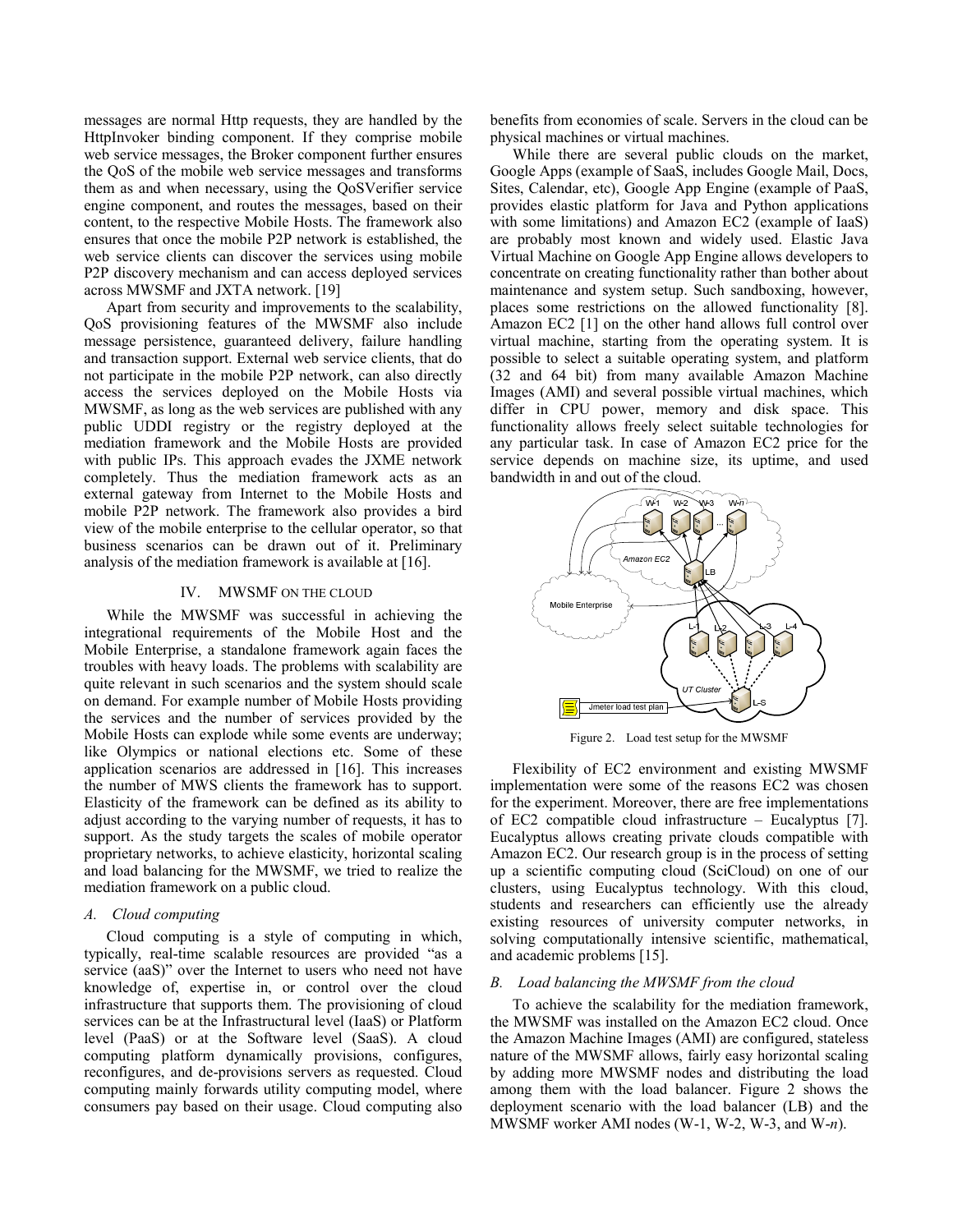There are several load balancing techniques that can be used in this scenario. One approach is to use DNS based load balancing, where each call to the DNS server will result in different IP address. This means that each MWSMF node will be accessed by certain subset of clients directly, without an intermediary load balancing proxy as discussed below. This approach is not fault tolerant in case the framework node would crash but its IP would be cached on the client's DNS cache. However, this approach is inevitable, if loads on the single proxy based load balancer will grow to a level that a single load balancer itself will become a bottleneck. Another approach is to use load balancing proxy server in front of MWSMF nodes. Among other options, Apache HTTPD server with mod\_proxy and mod\_load balancer is probably most commonly used configuration. It has one major drawback in elastic environment, as it doesn't allow dynamic reconfiguration of worker nodes. If we add or remove some MWSMF nodes we are required to restart load balancer as well, which is not convenient and potentially introduces some failed requests during restart. Alternative http proxy load balancer HAProxy [21] allows such dynamic behavior. However we used Apache HTTP server with mod\_proxy and mod\_load\_balancer [2] as a load balancer for the MWSMF because it is more widespread and we had experience in configuring such setup, which was important, as the aim of this research was to show the horizontal scalability rather than achieve maximum automation.

### *C. Scalability of the MWSMF*

Load testing of MWSMF on the cloud was performed in a distributed manner using JMeter – open source load testing software. Figure 2 shows the deployment setup in detail. JMeter was deployed on one of the clusters in the University of Tartu (UT Cluster). Deployment consisted of 4 slave nodes (L-1, L-2, L-3, and L-4) and 1 master node (L-S). Load testing scenario (called a test plan in Jmeter) is loaded on the master node, which sends it to the slave nodes and initiates load testing. During the test run each slave node sends testing results back to the master node, where results are aggregated into a single report.

In our test scenario we performed 5 consequent requests by n concurrent threads, where n varied between 75 and 250 per slave node, which makes 300 to 1000 concurrent requests on a load balancer, thus simulating a large number of simultaneous clients for the MWSMF and the Mobile Host in Mobile Enterprise. Another important factor that impacts test results is a connection and response timeout on the client, in our test case – the slave node. Connection timeout is a time until connection to the server is established and response timeout is the time since call starts on the client side until response is received. If these timeouts are long enough, then observations showed, that even single MWSMF node can withstand large loads, due to the sufficient QoS of the ESB. However, in such scenario a call may last too long for a mobile client ant it may start retransmitting instead of waiting. In our tests we set connection-response timeout to 50-70 seconds. It must be also noted that, in the real life connection timeout on a client side is not a parameter that the service provider can affect nor predict. In case of interactive applications, where user

interaction is involved, response should be preferably delivered in less than 10 seconds to keep user's attention [14].



Figure 3. Success rate of concurrent requests over multiple server nodes

On the cloud front a load balancer (LB) and up to 10 MWSMF worker nodes were set up. To show the elasticity of the cloud we increased the number of the server nodes from 1 to 10 after each test. All servers were running on Amazon EC2 infrastructure and all of them were using EC2 small instances. Small instance has 1.7 GB of memory, CPU power of 1 EC2 Compute unit, which is equivalent to CPU capacity of a 1.0-1.2 GHz 2007 Opteron or 2007 Xeon processor as of 07.12.2009 (CPU capacity of an EC2 compute unit do change in time). Both load balancer and worker nodes were running 32 bit Linux platforms. Apache HTTP server version 2.2.8 with mod proxy and mod\_load\_balancer were used as a load balancer. Load balancer was setup to use request based scheduling, which means that all worker nodes received equal amount of requests. However, it is possible to configure load balancer based on traffic or busyness. Busyness means how many concurrent requests a worker node has at the moment the new request arrives. In real-life situation best load balancing algorithm for a particular scenario should be chosen based on the services provided by the mobile enterprise and the nature of the request/response traffic. For more details on load balancing algorithm refer [2].

In the load test of the MWSMF, we measured how success rate of the requests depends on a number of worker nodes depending on a number of concurrent requests. Success means that a request will get a response before connection or response timeout occurs and success rate shows how many requests from all performed requests succeeded. The results of the experiment are shown in figure 3. From the diagram it can be clearly seen that the percentage of succeeded requests grows logarithmically with the number of nodes and degrades exponentially as load grows. Performance of a single node drops rapidly already after 300 concurrent requests and even with 300 concurrent requests success rate is only 77%, however 3 nodes can handle this load with 100% success rate. It can be also seen, that with current setup adding more nodes does not show any visible effect after 6 nodes and performance is improved by an insignificant fraction in contrast to difference between 1, 2 and 3 nodes. In summary we observed that, with current MWSMF implementation one single node can handle around